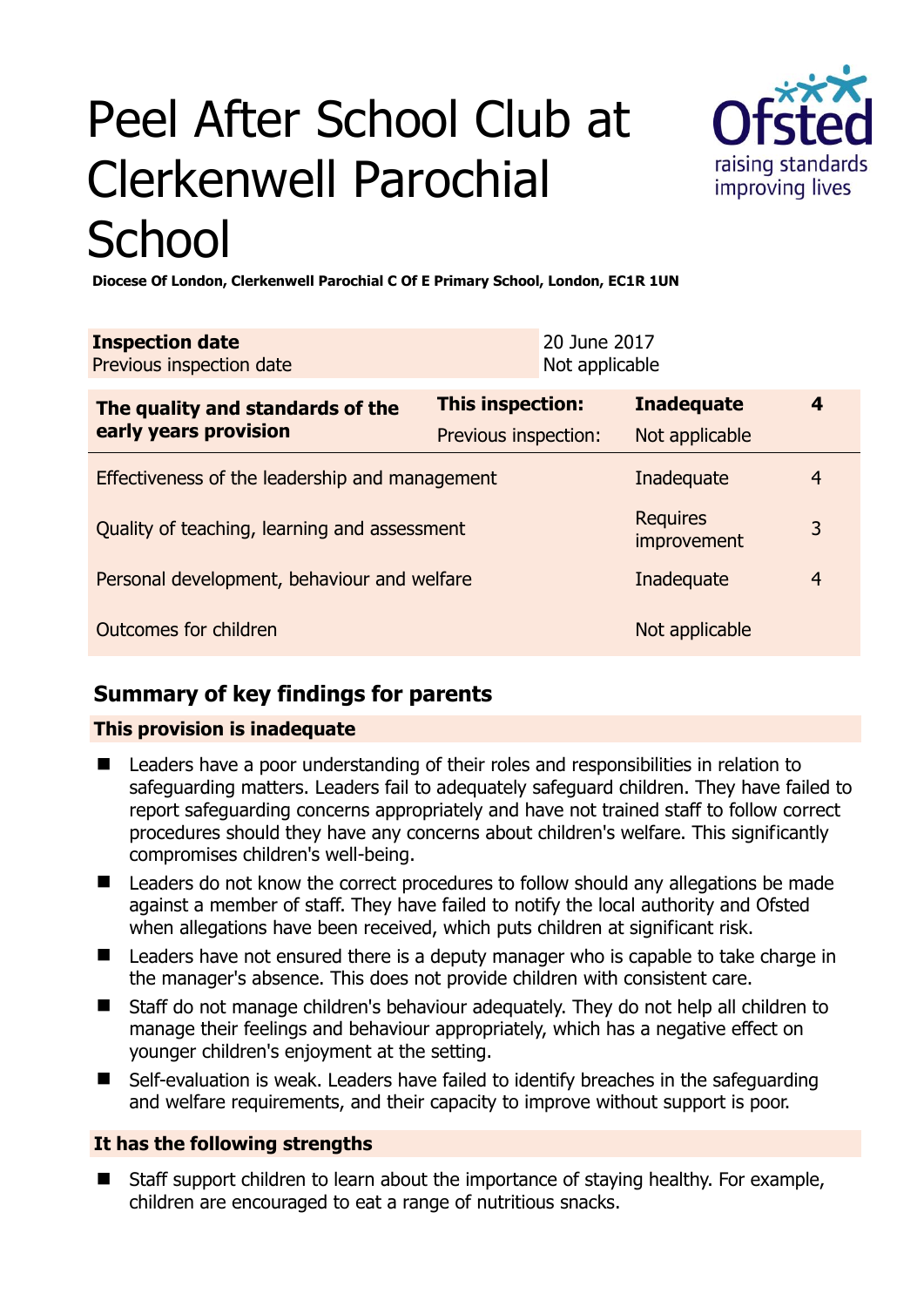## **What the setting needs to do to improve further**

#### **The provision is inadequate and Ofsted intends to take enforcement action**

We will issue a Welfare Requirements Notice requiring the provider to:

|                                                                                                                                                                                                                                                                                              | Due Dale   |
|----------------------------------------------------------------------------------------------------------------------------------------------------------------------------------------------------------------------------------------------------------------------------------------------|------------|
| implement appropriate safeguarding policies and procedures in line<br>with the Local Safeguarding Children Board (LSCB), including the<br>action to be taken when there are safeguarding concerns about a<br>child and in the event of an allegation being made against a<br>member of staff | 14/07/2017 |
| ensure leaders and staff are trained to understand the<br>safeguarding policy and procedures                                                                                                                                                                                                 | 14/07/2017 |
| ensure that your safeguarding policies and procedure for any<br>allegations made against a member of staff details that Ofsted<br>should be notified of any concerns as soon as is reasonably<br>practicable                                                                                 | 14/07/2017 |
| ensure there is a named deputy manager who is capable and<br>qualified to take over in the manager's absence                                                                                                                                                                                 | 14/07/2017 |
| improve behaviour management, to support all children to manage<br>their feelings and behaviour and to accept the needs of others.                                                                                                                                                           | 14/07/2017 |

## **Inspection activities**

- The inspector spoke with children, staff and parents, to gain their views of the setting.
- The inspector held a leadership meeting with the deputy manager of the setting in the manager's absence.
- The inspector looked at a relevant sample of policies and documentation, such as suitability of staff and safeguarding procedures.
- $\blacksquare$  The inspector observed staff's interaction with children during the inspection.
- $\blacksquare$  The inspector spoke with the manager on the telephone.

## **Inspector**

Shana Laffy

**Due Date**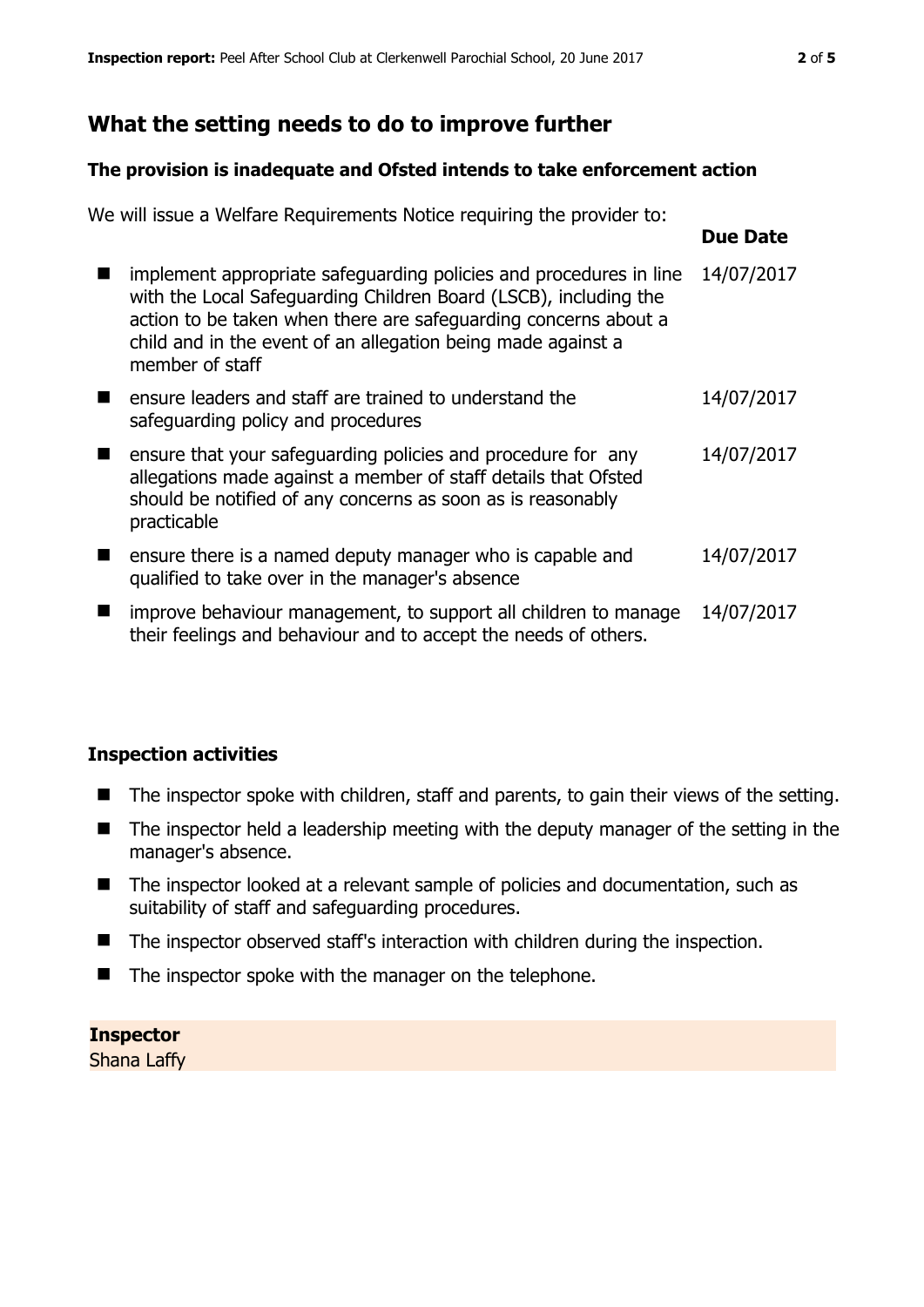# **Inspection findings**

#### **Effectiveness of the leadership and management is inadequate**

Safeguarding is ineffective. Substantial breaches to the safeguarding and welfare requirements compromise children's safety and well-being. Leaders lack appropriate safeguarding knowledge and do not know the correct procedures to act upon child protection concerns. Staff have not been trained effectively to respond to child protection concerns, including allegations against staff and management. The management team, staff and safeguarding lead have failed to act on information which may indicate children are at risk of harm. There is a weak procedure in place to deal with allegations made against staff members. The manager has failed to report allegations received to the relevant agencies and the provider is unaware of his responsibility to notify Ofsted of any allegations. The provider has failed to ensure the deputy manager is capable to lead in the absence of the manager. The deputy manager has insufficient awareness of their responsibilities. This does not provide stability or safeguard children's well-being. Leaders do not monitor and evaluate the effectiveness of the provision. Partnerships with other professionals are ineffective because staff do not share relevant safeguarding information to promote children's safety. Nevertheless, partnerships with parents are suitable. Parents speak positively of the staff and the activities they provide. Staff share relevant information with parents about children's daily experiences.

#### **Quality of teaching, learning and assessment requires improvement**

Staff support children to be active and develop their physical skills. Children benefit from opportunities to use the outdoor space. For example, they play team games and use climbing equipment outside. Staff provide some interesting activities for children. For example, young children enjoy making bead necklaces. Overall, children show they are interested to join in. However, inconsistencies in staff supporting older children's social skills have a negative effect on younger children's enjoyment and experiences. Staff do not make the most of opportunities to support children to understand about respecting others' play space or teach them how to share activities with each other.

#### **Personal development, behaviour and welfare are inadequate**

Staff do not ensure children's physical and emotional well-being are their top priority. Due to significant weaknesses in safeguarding practice and procedures, children's welfare is compromised. Staff do not consistently implement effective strategies to manage children's behaviour. Children's social awareness is not promoted, children are not encouraged to talk about their feelings and do not learn how to respect each other's needs. For example, staff do not challenge children when they use inappropriate language. Staff ensure the physical environment is free from hazards and use suitable procedures for risk assessment. Staff help children understand emergency procedures. Children are confident about what to do if there is a fire in the setting.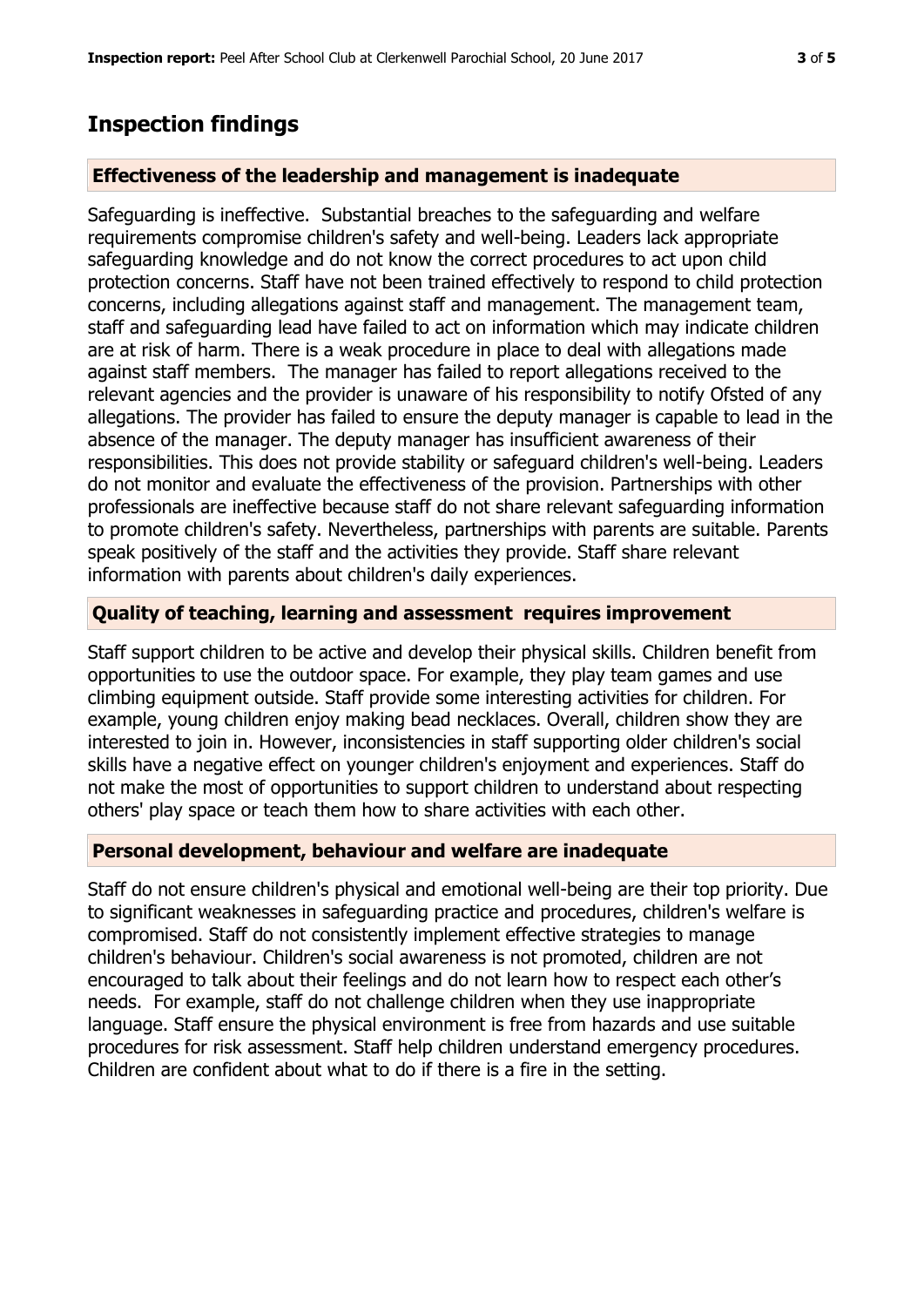# **Setting details**

| Unique reference number                             | EY488945                                                                             |
|-----------------------------------------------------|--------------------------------------------------------------------------------------|
| <b>Local authority</b>                              | Islington                                                                            |
| <b>Inspection number</b>                            | 1014517                                                                              |
| <b>Type of provision</b>                            | Out of school provision                                                              |
| Day care type                                       | Childcare - Non-Domestic                                                             |
| <b>Registers</b>                                    | Early Years Register, Compulsory Childcare<br>Register, Voluntary Childcare Register |
| Age range of children                               | $4 - 8$                                                                              |
| <b>Total number of places</b>                       | 48                                                                                   |
| Number of children on roll                          | 6                                                                                    |
| Name of registered person                           | Peel Institute                                                                       |
| <b>Registered person unique</b><br>reference number | RP521776                                                                             |
| Date of previous inspection                         | Not applicable                                                                       |
| <b>Telephone number</b>                             | 02078371824                                                                          |

Peel After School Club at Clerkenwell Parochial School registered in 2015. The group is located in the London Borough of Islington and operates five days a week during term time, with sessions running from 3.30pm until 6pm. The group employs four members of staff, two of whom have childcare or playwork qualifications at level 3.

This inspection was carried out by Ofsted under sections 49 and 50 of the Childcare Act 2006 on the quality and standards of provision that is registered on the Early Years Register. The registered person must ensure that this provision complies with the statutory framework for children's learning, development and care, known as the early years foundation stage.

Any complaints about the inspection or the report should be made following the procedures set out in the guidance 'Complaints procedure: raising concerns and making complaints about Ofsted', which is available from Ofsted's website: www.gov.uk/government/organisations/ofsted. If you would like Ofsted to send you a copy of the guidance, please telephone 0300 123 4234, or email enquiries@ofsted.gov.uk.